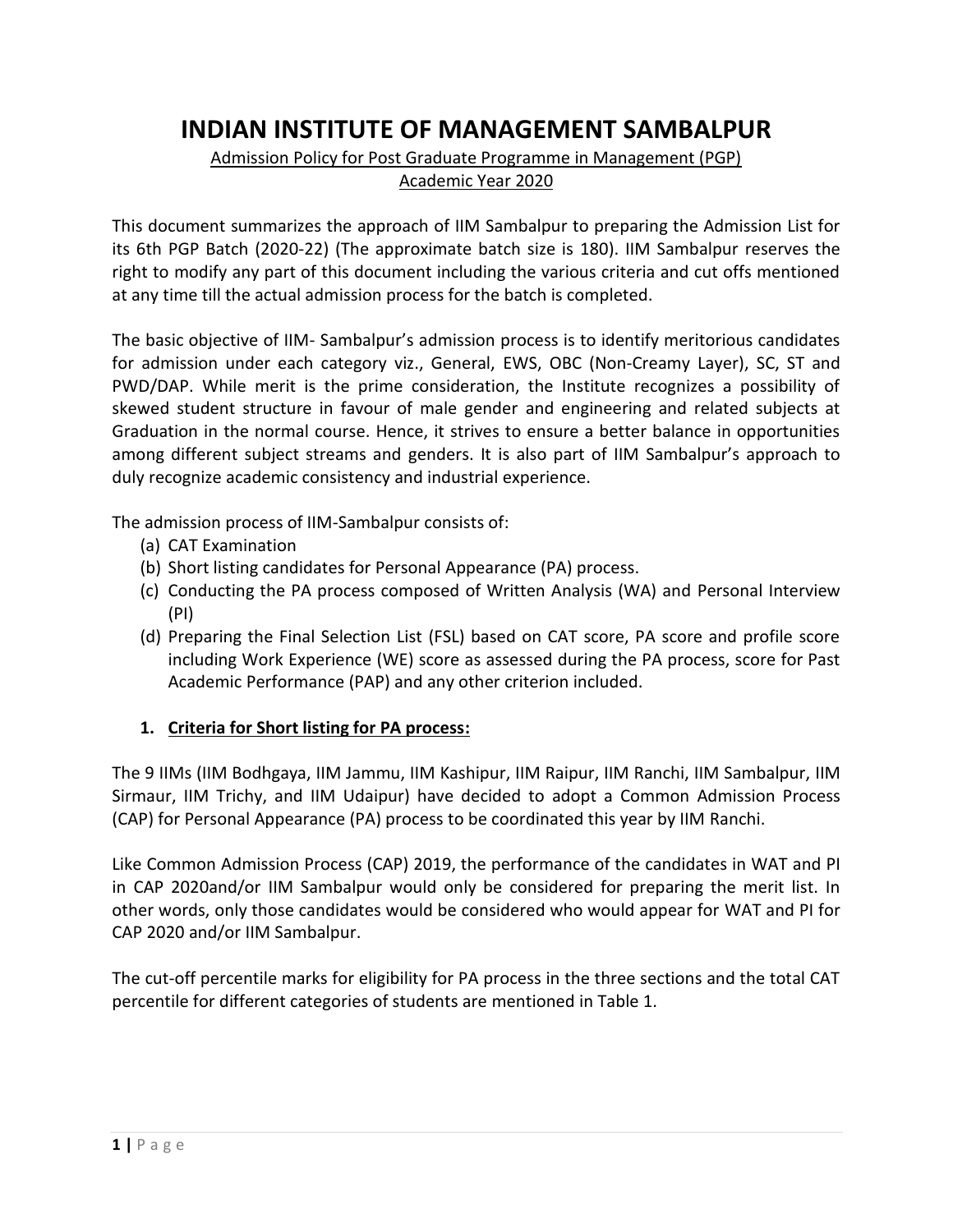| Category         | Quantitative<br>Aptitude<br>Percentile => | Data<br><b>Interpretation &amp;</b><br><b>Logical</b><br>Reasoning => | <b>Verbal &amp;</b><br><b>Reading</b><br>Comprehension<br>$\Rightarrow$ | Total<br>Percentile |
|------------------|-------------------------------------------|-----------------------------------------------------------------------|-------------------------------------------------------------------------|---------------------|
| <b>GENERAL**</b> | 80                                        | 80                                                                    | 80                                                                      | 94                  |
| <b>EWS</b>       | 60                                        | 60                                                                    | 60                                                                      | 75                  |
| <b>NC-OBC</b>    | 60                                        | 60                                                                    | 60                                                                      | 75                  |
| <b>SC</b>        | 45                                        | 45                                                                    | 45                                                                      | 55                  |
| SΤ               | 30                                        | 30                                                                    | 30                                                                      | 40                  |
| <b>DAP</b>       | 30                                        | 30                                                                    | 30                                                                      | 40                  |

Table 1: Criteria for Short listing for PA process

All candidates meeting the requirements mentioned in Table 1 and applied for admission to IIM Sambalpur are eligible for consideration for short- listing for PA process. The short listing is done by IIM Ranchi for common pool of 9 IIMs.

\*\* In case of female candidates under general category, the overall cut-off percentile for eligibility for PA process is>=90 with sectional cutoff of 75 percentiles. However, getting minimum overall/sectional CAT percentile does not automatically guarantee a call for PA process. Within this pool of eligible candidates, the final list of candidates to be called for PA process will be decided strictly based on order of merit and as per requirement of IIM Sambalpur. This PA process comprising both WAT and PI will be independently conducted by IIM Sambalpur.

The merit list for admission to IIM Sambalpur will be prepared based on the criteria mentioned below:

# **2. Criteria for Preparing the Merit List:**

The criteria for preparing the merit list will be as follows

- CAT Score\*: 30 %
- Personal Appearance (WAT& PI): 20%
- Profile: 50%

\*CAT Score of the candidate divided by Maximum CAT Score among candidates who have applied to IIM Sambalpur and attended PA process. It is clarified that the CAT scaled score would be used and not the CAT Percentile.

- **a. CAT Score**: IIM Sambalpur will use CAT 2019 score
- **b. Personal Appearance (PA)**: IIM Sambalpur will consider the following weights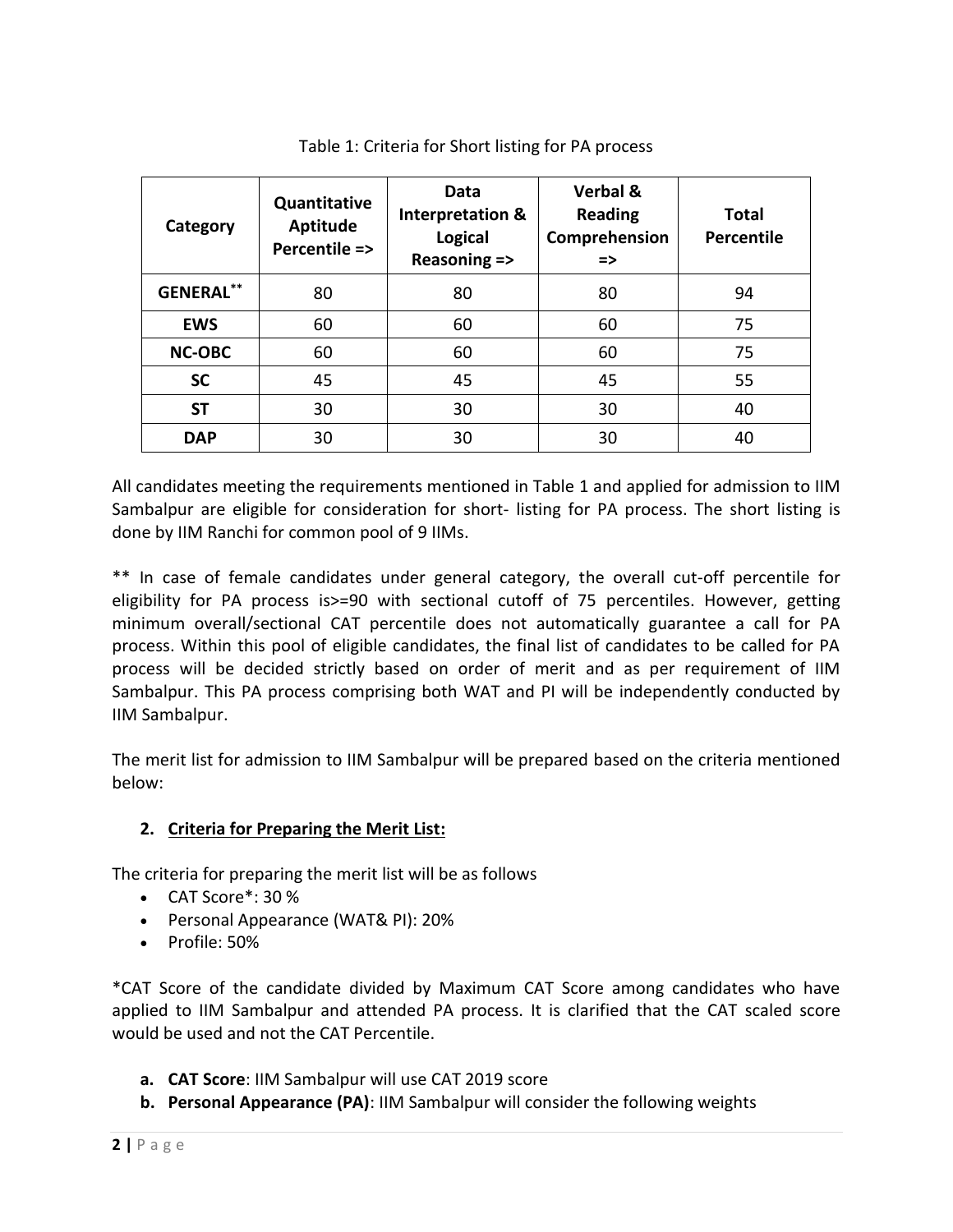- Written Analysis: 5%
- Personal Interview: 15%

Candidates who do not obtain certain minimum scores in the PA process would not be considered for the merit list. The minimum scores would be decided by IIM Sambalpur at its discretion.

- **c. Profile**: The following will be the breakup of the 50% component for Profile.
- Academic Profile: 10 %
- Work experience: 20 %
- Diversity: 20 %

#### **For Academic Profile**, following will be the weights

10th Standard: 2% 12th Standard: 4% Under Graduation: 4%

The following would be the basis for scoring candidates in respect of their academic profiles.

| Range Of Marks | For 10 <sup>th</sup> class | For 12 <sup>th</sup> Class | <b>For Under Graduation</b> |
|----------------|----------------------------|----------------------------|-----------------------------|
| $= 60$         | 0.2                        | 0.4                        | 0.4                         |
| 60.01 to 64    | 0.4                        | 0.8                        | 0.8                         |
| 64.01 to 68    | 0.6                        | 1.2                        | 1.2                         |
| 68.01 to 72    | 0.8                        | 1.6                        | 1.6                         |
| 72.01 to 76    | 1.0                        | 2.0                        | 2.0                         |
| 76.01 to 80    | 1.2                        | 2.4                        | 2.4                         |
| 80.01 to 84    | 1.4                        | 2.8                        | 2.8                         |
| 84.01 to 88    | 1.6                        | 3.2                        | 3.2                         |
| 88.01 to 92    | 1.8                        | 3.6                        | 3.6                         |
| $92.01 >=$     | 2.0                        | 4.0                        | 4.0                         |

**For Work Experience** following will be the basis for scoring candidates:

| <b>Experience in Months</b> | 6 or Less |    | $7-12$   $13-24$   $25-36$   37-48 |    |    | 49-60 | 60 or more |
|-----------------------------|-----------|----|------------------------------------|----|----|-------|------------|
| Score                       |           | τn | ᅩ                                  | 20 | 15 |       |            |

\* Only completed months will be considered